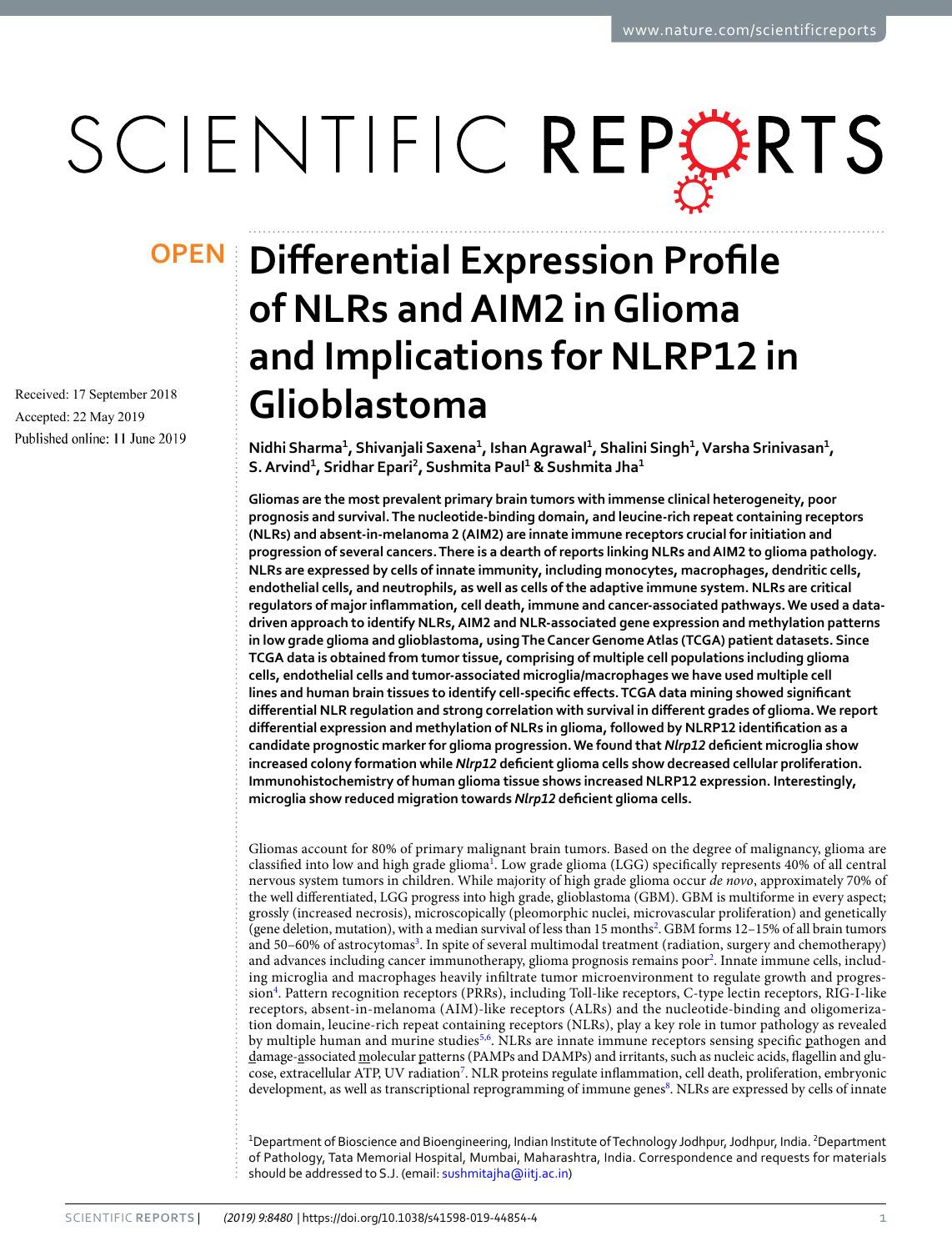

<span id="page-1-0"></span>

immunity, including monocytes, macrophages, dendritic cells, endothelial cells, and neutrophils, as well as cells of the adaptive immune system[9](#page-10-8)[,10](#page-10-9). Once stimulated a subgroup of NLRs induce the assembly of a large multiprotein cytoplasmic complex called the inflammasome that includes a sensor protein (a NOD-like receptor, such as NLRP1, NLRP2, NLRP3, NLRP6, NLRP7, NLRC4, and NLRP12), an adaptor protein (ASC: apoptosis-associated speck-like protein containing a CARD domain), and caspase-1. In addition to NLR based inflammasomes, AIM2 (absent-in-melanoma 2) a member of the ALRs, is crucial for dsDNA induced inflammasome activation. Hoffman et al. first identified dysfunction of a NLR family member, NLRP3 with a class of cryopyrin-associated periodic syndromes (CAPS)[11](#page-10-10). Dysregulated NLR function is associated with a wide array of diseases including microbial infections, diabetes, cardiac and metabolic disorders, autoimmune diseases and cancers<sup>[7](#page-10-6)</sup>. NLRP6 and NLRP12 are negative regulators of canonical NF-*κ*B and MAPK-dependent inflammatory signaling providing protection against colorectal cancer<sup>[12](#page-10-11)</sup>. In silico studies, performed using The Cancer Genome Atlas (TCGA) and other pan-cancer data platforms confirm the pivotal role of NLRs in colorectal cancer<sup>[13](#page-10-12)</sup>.

Despite the critical role of NLRs in cancers, the physiological and functional significance of NLRs in gliomas remain largely unknown[14](#page-10-13)[–17](#page-10-14). In this regard, our study provides basic insights into NLR and NLR-associated gene regulation in low grade glioma (LGG) and Glioblastoma (GBM), using TCGA datasets. A multi-omics approach utilizing both expression and methylation data, has been adopted in this study (Fig. [1](#page-1-0)). TCGA fulfills the importance of a systematic approach, high sample numbers, large comprehensive genomic profiles and clinical information. TCGA data is obtained from tumor tissue that comprises of multiple cell populations, such as glioma cells, endothelial cells and tumor-associated microglia/macrophages. To identify cell specific effects we carried out experimental studies utilizing cell culture and immunohistochemistry on human brain tissue. Our study utilizes bioinformatics and experimental data to understand the role of NLRs and NLR-associated genes in glioma pathogenesis (Supplementary Table 1). Importantly, our study is the first to report a differential regulation of NLRP12 in glioblastoma with differential cell specific roles. NLRP12 also known as Monarch-I and PYPAF7 is a pyrin-containing NLR protein. The gene was first identified and partially characterized in the HL60 human leukemic cell line<sup>[18](#page-10-15)</sup>. NLRP12 has a tripartite domain structure with an N-terminal PYRIN domain, a central nucleotide binding site domain, and a C-terminal domain composed of atleast 12 leucine-rich repeat motifs<sup>[19](#page-10-16)</sup>. The full-length human NLRP12 cDNA encodes for a 1062-aa protein with an estimated molecular weight of  $\sim$ 1[20](#page-10-17) kDa. Alternative splicing results in multiple transcript variants of NLRP12<sup>20</sup>. Human NLRP12 is expressed predominantly in cells of myeloid lineage, such as neutrophils, eosinophils, monocytes, macrophages, and immature dendritic cells, and its expression is down-regulated in response to pathogens, pathogen products, and inflammatory cytokines<sup>[21](#page-10-18),[22](#page-10-19)</sup>. However, the expression and functional analysis of NLRs including NLRP12 in glioma remains unknown.

#### **Materials and Methods**

**Sample and data selection.** The mRNA (RNA seq V2 RSEM) and gene expression (TCGA, provisional) data with z-score threshold of "±2.0", was analyzed to obtain gene networks. The TCGA DNA methylation (Illumina Infinium Human Methylation450) and the RNAseq expression data (pancan normalized) for LGG and GBM, were downloaded using the UCSC browser. After filtering data, we have used samples with complete information for the genes of interest. We have used 226 - Grade 2, & 249 - Grade 3 and 172 – GBM samples for gene expression and methylation analysis.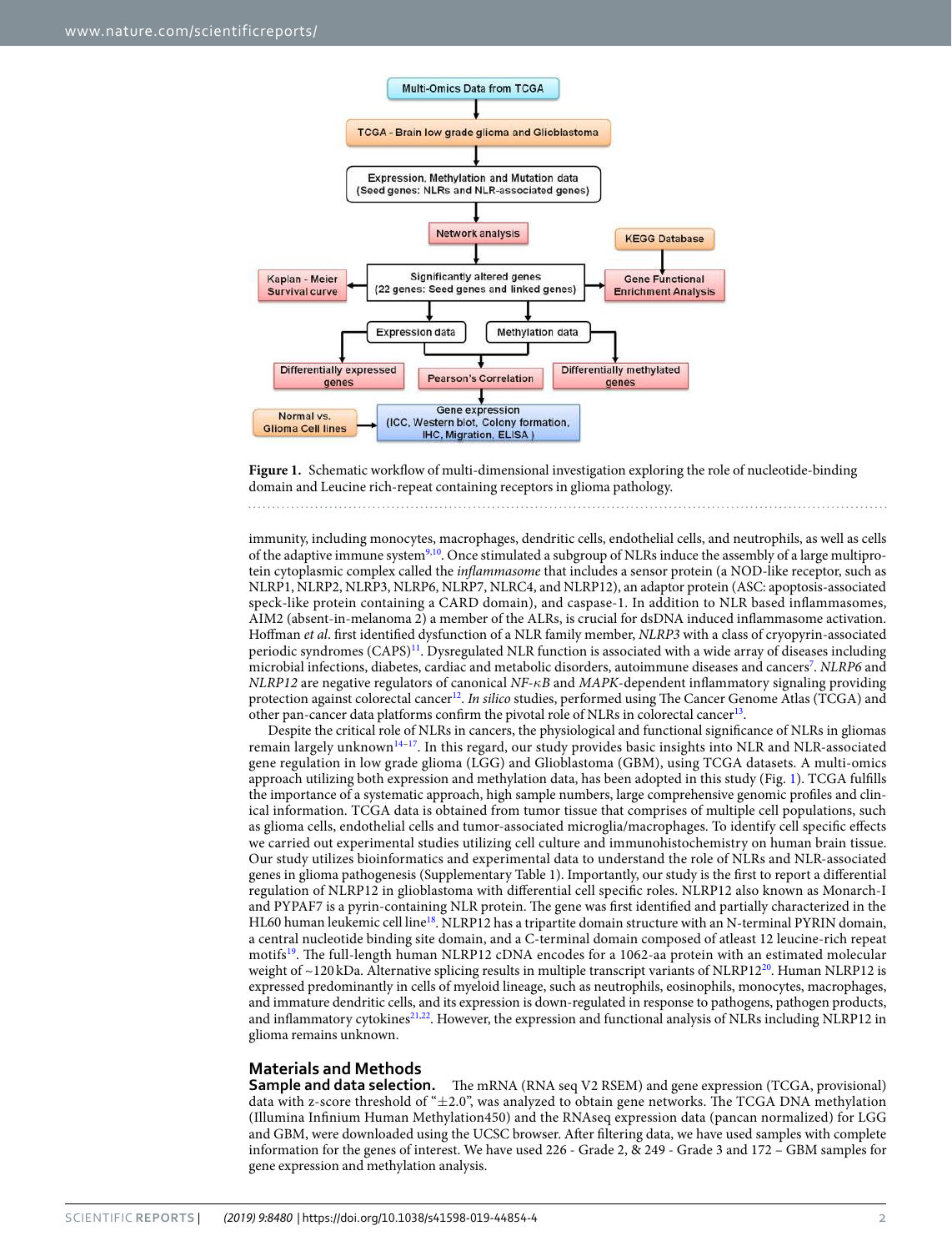**Generation of networks.** The seed genes (NLRs and AIM2) were used to generate extended network using CBioPortal, that provides interactive analysis and visualization of networks altered in cancer<sup>[23](#page-10-20),[24](#page-10-21)</sup>. The network consists of pathways and interactions from the Human Reference Protein Database (HPRD), Reactome, National Cancer Institute (NCI)–Nature, and the Memorial Sloan-Kettering Cancer Center [\(https://www.mskcc.org/\)](https://www.mskcc.org/) Cancer Cell Map [\(http://cancer.cellmap.org\)](http://cancer.cellmap.org), as derived from the open source Pathway Commons Project. The genomic alteration is computed using multi-dimensional data of a particular cancer stored in TCGA. The portal automatically color codes edges by interaction type and overlays multi-dimensional genomic data onto each node, highlighting the frequency of alteration by mutation, copy number alteration (CNA), and mRNA up- or down-regulation. We have used LGG (262 samples) and GBM (135 samples) for the seed genes as input for the network analysis with respect to glioma. GBM and LGG networks were inclusive of genes with >10% alterations. Heat maps were constructed using complete linkage clustering method and heatmap.2, R function.

**Expression and methylation analysis.** For gene expression and methylation data profiling, we used R version 3.3.2. Differentially expressed genes and methylated CpG loci were identified using Bioconductor limma and minfi. We used Kaplan-Meier method for estimating survival distribution of gene expression in glioma patients, using survival and prodlim, R package. We performed hazard ratio and multivariate analysis using the Cox regression model. The student's t-tests were performed for determining significant group differences. We have drawn box plots for the significantly altered genes across the glioma grades – G2, G3 and G4, using ggplot2, R package and calculated corrected P-value using ANOVA statistics. The corrected P-value/posthoc tests were performed using Bonferroni method. Pearson's correlation coefficient calculated significant correlations between the gene expression and methylation of glioma patient samples.

**Immunocytochemistry.** We have used LN-18 (ATCC) human glioblastoma-derived cell line for the study. BV2 murine microglia, were a kind gift from Dr. Anirban Basu, NBRC, India. We purchased all reagents from Himedia and Sigma, unless specified otherwise. To simulate inflammation, cells were primed with lipopolysaccharide overnight (0.5 µg/mL; LPS) and immunolabeled by primary antibody (AIM2; NLRP12; ASC, Cell signaling; Caspase-1, Santa Cruz) incubation for overnight at 4°C. The cells were washed and incubated with secondary antibody (Alexa-fluor 594/488- Life technologies) for 1 hour at room temperature (dark). DAPI (4′, 6-diamidino-2-phenylindole) stained nuclei blue.

**Immunohistochemistry.** We used 5-µm paraffin-embedded sections that were deparaffinized and rehy-drated through alcohols as described previously<sup>[25](#page-10-22)</sup>. The paraffin embedded paraformaldehyde fixed glioma (grade 4, Glioblastoma) and normal brain tissue were obtained with approval from the Internal Review Board and the Ethics Committees of the All India Institute of Medical Sciences, Jodhpur and Tata Memorial Cancer Hospitals. We have acquired informed consent from human participants, regarding the use of tissue samples for experiments. We have performed all experiments in accordance with the ethical guidelines and regulations of the Indian Institute of Technology Jodhpur, All India Institute of Medical Sciences Jodhpur. For the detection of microglia, tissues were stained with Ricinus communis agglutinin-1 (RCA-1) lectin (Vector labs, FL-1081)<sup>[25](#page-10-22)</sup>. Glioma (7 paraformaldehyde fixed paraffin embedded grade IV glioblastoma) and normal brain (2 paraformaldehyde fixed paraffin embedded) tissue sections were stained for NLRP12 using anti-NLRP12 antibody (GeneTex). Nuclei were stained blue with DAPI. The overlay shows co-localization of NLRP12 with microglia cell stain. Immunofluorescence was observed and analyzed using fluorescence microscope (Leica Systems) and ImageJ respectively<sup>[26](#page-10-23)</sup>.

**Colony formation assay.** Cells were seeded at a density of 40 cells per well (5% CO<sub>2</sub>; 37 °C) and small colonies were observed after 36–48 hours. For experiment, we added scrambled (Dharmacon) and NLRP12 (GeneTex) siRNA at concentrations −50 and100 nM, as per company protocol. Colonies were stained with Giemsa for 20 minutes, washed gently with distilled water and air-dried. Slides were observed using bright field microscope and images were captured using a cell phone camera. Results were quantified by counting number of colonies formed per well and cells present per colony.

**Western blot analysis.** Microglial cells (BV2) and human glioblastoma cells (LN18) were seeded at a density of  $5 \times 10^5$  cells per well in a six-well plate. After 48hrs of transfection, cells were harvested and cell lysates were prepared in radio immunoprecipitation assay (RIPA) buffer containing freshly added protease inhibitor. Protein concentration was determined using Bradford's Assay and 10ug of protein was loaded on to 12% SDS-polyacrylamide gel and transferred to nitrocellulose membrane. The membrane was blocked in 5% skimmed milk in TBST (Tris-buffered saline containing 0.05% Tween) and incubated with primary antibody for β-Actin (1:8000) and NLRP12 (1:5000). The membrane was washed with TBST and incubated with secondary IgG HRP conjugated antibody (1:15000). Protein expression was visualized using Azure Biosystems Gel Documentation system.

**Migration assay.** Migration was assessed using Corning BioCoat™ Matrigel Invasion Chamber. 50,000 cells were seeded in serum free media in the inserts and incubated for 24hrs with the conditioned mediums. L929 conditioned media was taken as positive control and serum free media was taken as negative control. The effect of wild type LN18 and siNlrp12 LN18 conditioned media on invasion capability of BV2 cells and vice-versa was analysed. The fixed cells were stained with Giemsa for observation under a bright-field microscope at 20X. Images were taken using mobile camera (Supplementary Fig. 7). The examiners were blindfolded for the experiment. Cells were manually counted for each image (membrane section). Total 8 sections were taken into consideration for each sample and average number of invaded cells per section was calculated.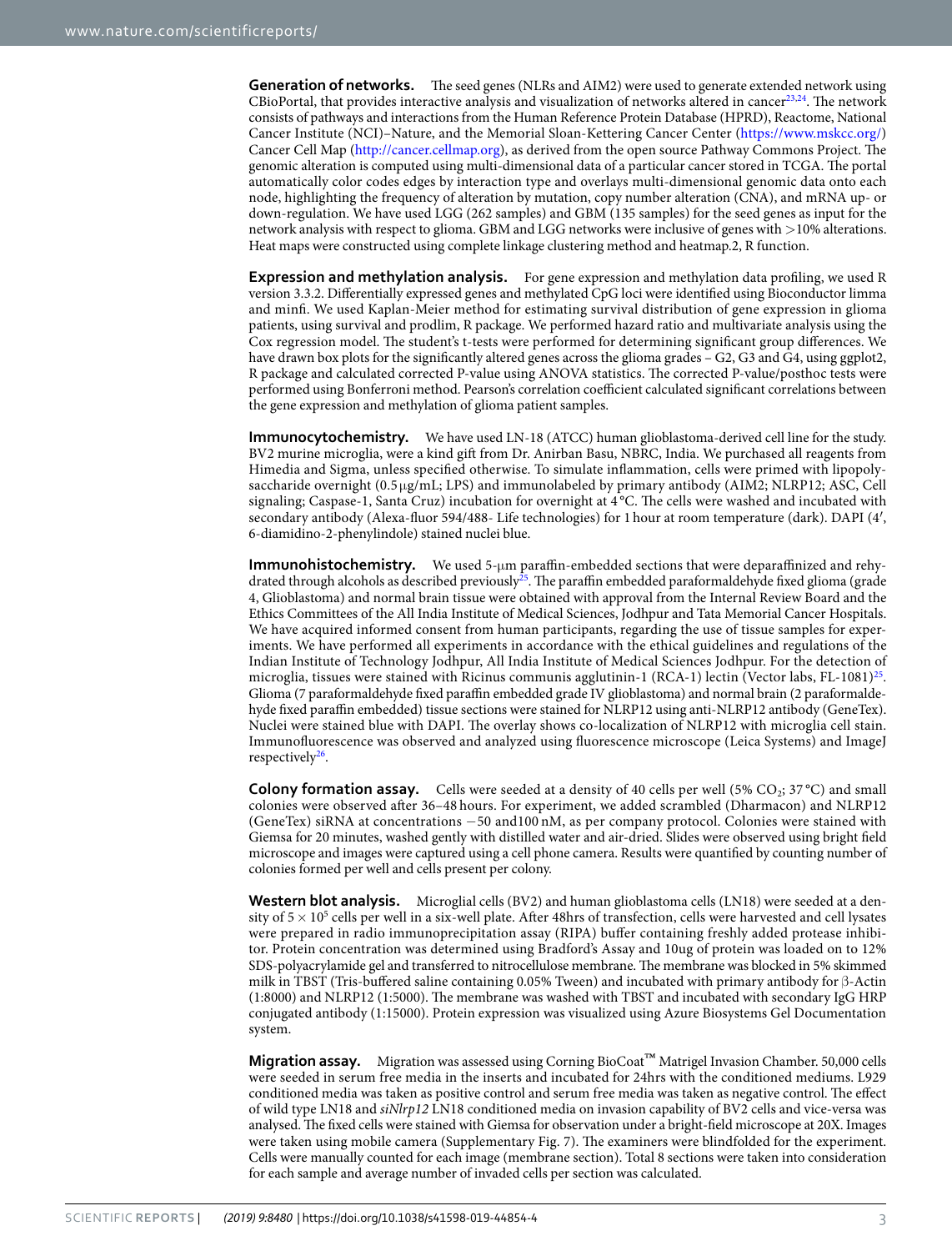

<span id="page-3-0"></span>**Figure 2.** NLR gene expression network in low grade glioma and glioblastoma. Networks for TCGA Low grade glioma (LGG) and Glioblastoma (GBM), were generated using the cBioPortal platform. The edges are color coded by interaction type. Gene legend highlights the frequency of alteration (inclusive of copy number alterations, mutations and mRNA regulation) (black) and mutations (green) with respect to the LGG and GBM associated pathways.

**ELISA.** To assess IL-6, IL-1β and TNF-α fresh cell free culture supernatants were analysed using Human IL-1β, IL-6 and TNF-α ELISA kits (BD Biosciences) (Supplementary Figs 8 and 9).

#### **Results**

**Network analysis of NLR expression in LGG and GBM.** The cellular and molecular complexity of glioma and cross talk within the tumor microenvironment bring focus on genomic and epigenetic variations occurring in glioma. To understand the importance of NLRs and their interactions in glioma, we used a multi-dimensional approach (Fig. [1](#page-1-0)). We started our analyses by extracting LGG and GBM patient data sets from The Cancer Genome Atlas  $(TCGA)^{27}$  $(TCGA)^{27}$  $(TCGA)^{27}$ . The glioma networks were generated using the cBioPortal platform for visualization, analysis and download of large-scale cancer genomics data sets[23](#page-10-20),[24](#page-10-21). Networks were simplified using Cytoscape, an open source software for integrating biomolecular interaction networks with high-throughput expression data into a unified conceptual framework[28](#page-10-25). The **seed genes** (genes of interest) included NLRP3, NLRP6, NLRP12, NLRC3, NLRC4, NLRX1, PYCARD, CASP-1, AIM2, MSR1 and NOD2 (Fig. [2\)](#page-3-0). Glioma networks provided information about genes that were highly altered as per the underlying data information. Some other genes including TP53, EGFR, NOD1, CDK11B, MAVS, BCL10, BCL2L1, PARP1, PSEN1, CARD8, and ATN1 also emerged through network analysis (**linked genes**). These genes have important functional roles in major DNA damage repair, cell proliferation, cell death, tumor-suppressor and other core cell signaling pathways<sup>[29–](#page-10-26)[31](#page-10-27)</sup>. In the present study, we have generated an extended network using seed genes (NLRs and AIM2) in glioma. The network provides an overview of the altered genes in pathways related to glioma highlighting the frequency of alteration by mutation, CNA, and mRNA up- or down-regulation. Further, DNA methylation and gene expression data were used to understand the degree of alteration of the seed genes in glioma. The network was altered in 38.9% cases for LGG and in 38.5% cases for GBM (Fig. [2](#page-3-0)). Most frequently altered genes in LGG were TP53 (54% altered); EGFR and CDK11B (15 to 20% altered); AIM2, NLRP6, CASP1, NLRP3, NLRC4, NLRP12, CARD8, BCL10, ATN1, NLRX1 and MAVS (5 to 10% altered). Notably, TP53 (53% mutated) and EGFR (6% mutated) were the most frequently mutated driver genes across LGG. The GBM network shows EGFR (65% altered), NOD1 (40% altered) and TP53 (35% altered) as most frequently altered genes. As expected, EGFR (32.6% mutated) and TP53 (31.9% mutated) came up as highly mutated driver genes for GBM. Interestingly, TP53 was more frequently altered and mutated in LGG as compared to the GBM and, EGFR was more frequently altered and mutated in GBM as compared to the LGG. EGFR and TP53 alterations are known to contribute significantly in various tumors, including glioma[32](#page-10-28)[,33](#page-10-29). Other frequently altered genes were MAVS (15% altered) and PSEN1 (23% altered); CARD8, PARP1 and BCL2L1 (10–15% altered); MAVS, NLRC3, NLRX1, NLRP6, PYCARD, CASP1, NLRP3, NLRP12 and NOD2 (5–10% altered).

**Differential expression of NLRs in LGG and GBM.** The World Health Organization (WHO) has clas-sified glioma into four grades, depending on the degree of malignancy<sup>[1](#page-10-0)</sup>. Based on histology, LGG stratifies into grade 2 and grade 3 glioma. The grade 2 and 3 glioma, are further divided into three histological types - astrocytoma, oligoastrocytoma, and oligodendroglioma. Grade 4 glioma, is a highly aggressive and advanced form of glioma, known as glioblastoma (GBM). Unfortunately, there is no clear distinction between different grades of glioma, based on their histology. Cancer results from genomic alterations, including copy number variation, mutation and methylation<sup>[34](#page-10-30)</sup> and so forth. Gene list obtained through network analysis, (11 seed and 11 *linked*) underwent quantitative genomic analysis (Fig. [1](#page-1-0)). The expression of genes list, including NLRs in LGG and GBM, was visualized using heat map representation (Supplementary Fig. 1). We could see overlapping gene expression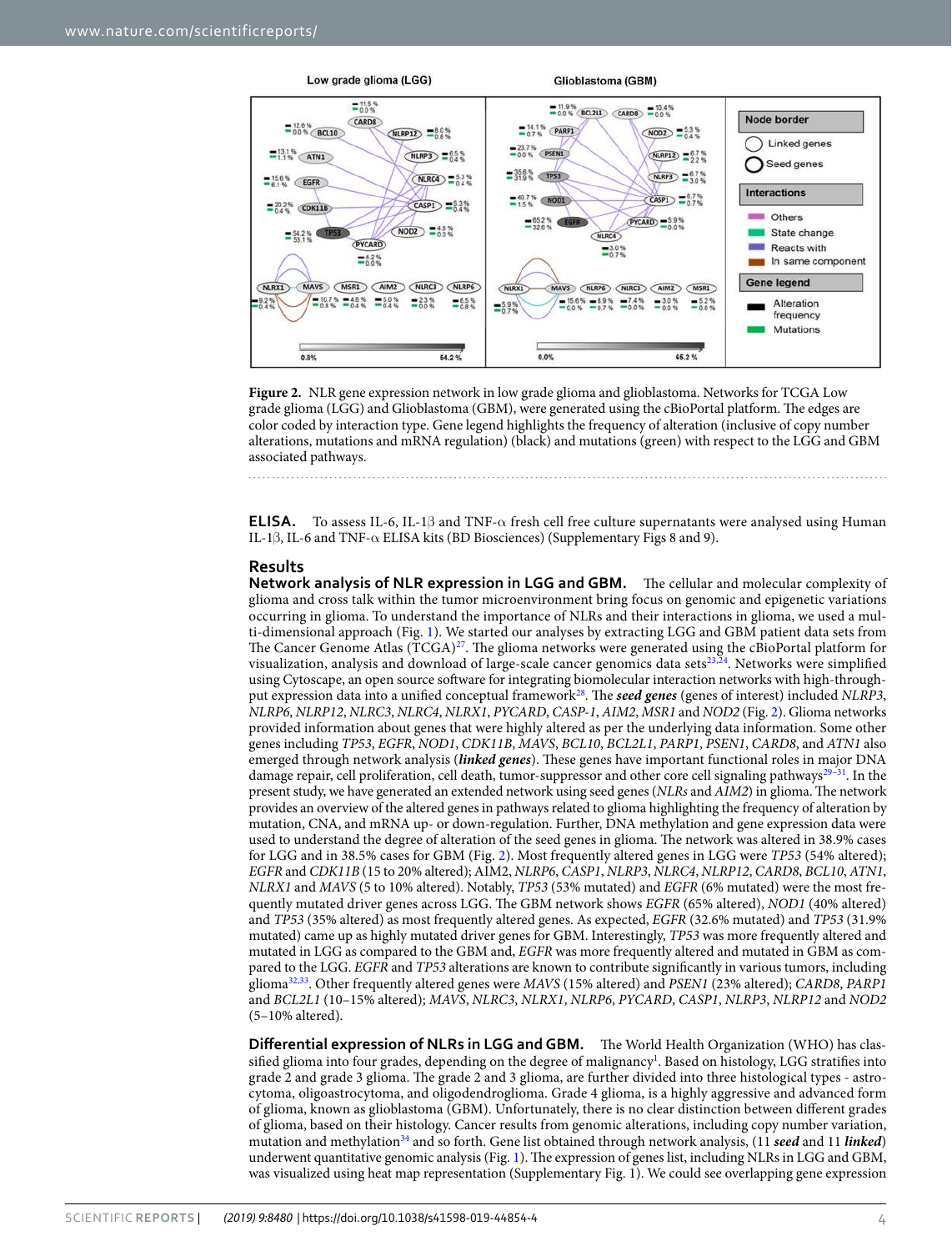<span id="page-4-0"></span>

| <b>Between</b><br>groups | Grade 3 vs. Grade 2 |          | Grade 4 vs. Grade 2 |          | Grade 4 vs. Grade 3 |            |  |
|--------------------------|---------------------|----------|---------------------|----------|---------------------|------------|--|
|                          |                     | Adjusted | Adjusted            |          |                     | Adjusted   |  |
| Gene                     | log <sub>2</sub> FC | p-value  | log <sub>2</sub> FC | p-value  | log <sub>2</sub> FC | p-value    |  |
| MSR1                     | 0.79                | 4.97E-07 | 3.00                | 8.41E-69 | 2.22                | 2.09E-39   |  |
| <b>TP53</b>              | 0.37                | 9.35E-06 | 0.76                | 1.07E-17 | 0.39                | 1.54E-06   |  |
| BCL10                    | 0.19                | 6.29E-05 | 0.82                | 1.00E-57 | 0.63                | 3.33E-35   |  |
| CASP1                    | 0.48                | 1.48E-04 | 1.70                | 2.03E-40 | 1.23                | 7.32E-20   |  |
| NOD1                     | 0.26                | 3.02E-04 | 0.70                | 1.34E-18 | 0.43                | 9.23E-08   |  |
| NLRC4                    | 0.27                | 1.01E-02 | 0.95                | 1.28E-20 | 0.68                | 2.77E-10   |  |
| CARD <sub>8</sub>        | 0.16                | 1.01E-02 | 0.30                | 3.50E-07 | 0.14                | 1.73E-02   |  |
| <b>EGFR</b>              | 0.45                | 1.01E-02 | 0.87                | 1.22E-05 | 0.41                | 7.10E-02   |  |
| PSEN1                    | $-0.11$             | 1.01E-02 | $-0.13$             | 2.38E-03 | $-0.02$             | 6.90E-01   |  |
| <b>MAVS</b>              | 0.09                | 1.01E-02 | $-0.16$             | 4.30E-04 | $-0.26$             | $6.16E-10$ |  |
| <b>NLRP12</b>            | 0.22                | 1.76E-02 | 1.16                | 8.98E-23 | 0.94                | 9.18E-16   |  |
| <b>PYCARD</b>            | 0.26                | 2.68E-02 | 1.32                | 3.18E-29 | 1.06                | 1.21E-19   |  |
| NOD <sub>2</sub>         | 0.21                | 6.57E-02 | 1.03                | 3.27E-16 | 0.82                | $2.62E-11$ |  |
| ATN1                     | $-0.07$             | 1.20E-01 | $-0.67$             | 3.92E-34 | $-0.60$             | 2.79E-28   |  |
| NLRP6                    | 0.17                | 1.20E-01 | 0.16                | 1.67E-01 | $-0.01$             | 8.98E-01   |  |
| CDK11B                   | 0.05                | 2.53E-01 | $-0.16$             | 4.30E-04 | $-0.21$             | 2.11E-06   |  |
| BCL2L1                   | 0.04                | 4.36E-01 | 0.18                | 8.77E-05 | 0.14                | 3.57E-03   |  |
| PARP1                    | 0.02                | 5.46E-01 | $-0.23$             | 2.61E-08 | $-0.26$             | 1.10E-11   |  |
| NLRC3                    | $-0.03$             | 5.69E-01 | $-0.32$             | 7.34E-09 | $-0.29$             | 3.38E-07   |  |
| AIM2                     | $-0.05$             | 6.89E-01 | $-0.13$             | 3.31E-01 | $-0.08$             | 6.15E-01   |  |
| NLRX1                    | $-0.02$             | 7.48E-01 | $-0.38$             | 1.14E-12 | $-0.37$             | 5.35E-11   |  |
| NLRP3                    | $-0.03$             | 8.08E-01 | $-0.10$             | 3.50E-01 | $-0.07$             | 6.15E-01   |  |

**Table 1.** Differential expression of NLRs and NLR-associated genes in glioma. Abbreviations: FC, fold change.

profiling of grade 2, and 3 LGG samples (Supplementary Fig. 1(a)). Interestingly, we observed characteristic gene expression clusters for GBM with respect to both grade 2 and 3 of LGG (Supplementary Fig. 1(b,c)).

To further understand and quantify the NLR gene expression pattern in glioma, we performed differential gene expression analysis across LGG and GBM. As observed earlier from heat maps, we did not see significant differential gene expression across the grade 2 and 3 LGG (Table [1\)](#page-4-0). The distribution of gene expression in grade 4 is significantly different from that of grade 2 & grade 3. However, we found MSR1, NOD2, NLRP12, NLRC4, PYCARD and CASP1 as the most significantly differentially expressed genes ( $\log_2$  fold change - greater than or equal to 1) in GBM with respect to LGG. The differential gene expression grouped by grade is being visualized using heat map representation (Fig. [3](#page-5-0)). The box plots show significant differential expression of genes in G2, G3 and G4 grades of glioma. Here, we have conducted ANOVA and posthoc test analysis using Bonferroni method to calculate the corrected P-value for each gene (Fig. [4](#page-5-1)). Due to very less or no heterogeneity of grade 2 and grade 3, the samples are not very well segregated and clear overlapping clustering of samples is observed. Whereas, samples are better segregated in grade 2 vs. grade 4 and in grade 3 vs. grade 4 glioma patient samples (Figs [3](#page-5-0) and [4\)](#page-5-1).

MSR1 emerged as most significantly overexpressed gene in GBM, with high fold change (positive) value with respect to LGG. Here, increased differential gene expression of MSR1, BCL10, NOD1, NOD2, NLRP12, NLRC4, TP53 and EGFR gene expression in GBM indicates altered innate immune signaling and other core cell signaling pathways in glioma pathogenesis. Importantly, tumor-associated macrophages signature comprising of distinct M2-macrophage related gene - MSR1 (macrophage-specific integral membrane glycoprotein), are highly enriched in glioblastoma tumors<sup>[35](#page-11-0)</sup>. In GBM, EGFR overactivation triggers activation of multiple downstream signaling pathways such as PI3K/Akt/rapamycin-sensitive mTOR pathway, followed by poor prognosis and drug resistance<sup>[36](#page-11-1)</sup>. Similarly, *NOD1* activation promotes colon cancer growth and metastasis<sup>[37](#page-11-2)</sup>. TP53, tumor suppressor gene creates a complex signaling network via significant associations with cell cycle, DNA repair, apoptosis, angi-ogenesis and metabolic pathways<sup>[33](#page-10-29),[38](#page-11-3)</sup>.

**NLR gene methylation in LGG and GBM.** Targeting DNA methylation of specific biomarker gene promoter regions such as MGMT methylation has undoubtedly favored glioma prognosis and improved survival[39](#page-11-4). In this regard, we studied the genome-wide importance of methylation by analyzing CpG loci methylation in seed genes and linked genes, using same patient samples of TCGA- GBM and LGG. Table [2](#page-6-0) shows differentially methylated CpG loci in grade 4 vs. grade 2 and grade 4 vs. grade 3 glioma respectively. Notably, we observed highly significant negative correlation between gene expression and methylation levels using the Pearson's correlation coefficient, in case of GBM (Table [2](#page-6-0)). Highly significant inverse correlation for the differentially expressed genes is as depicted through box-plots (Fig. [5](#page-6-1)). Stone et al., first identified aberrant pro-moter methylation-induced suppression of PYCARD expression in human glioblastoma<sup>[40](#page-11-5)</sup>. PYCARD, also known as apoptosis-associated speck-like protein containing CARD (ASC) is involved in several cell death-associated pathways and methylation-induced PYCARD silencing occurs across multiple cancers<sup>[17,](#page-10-14)[40](#page-11-5)</sup>. ASC also mediates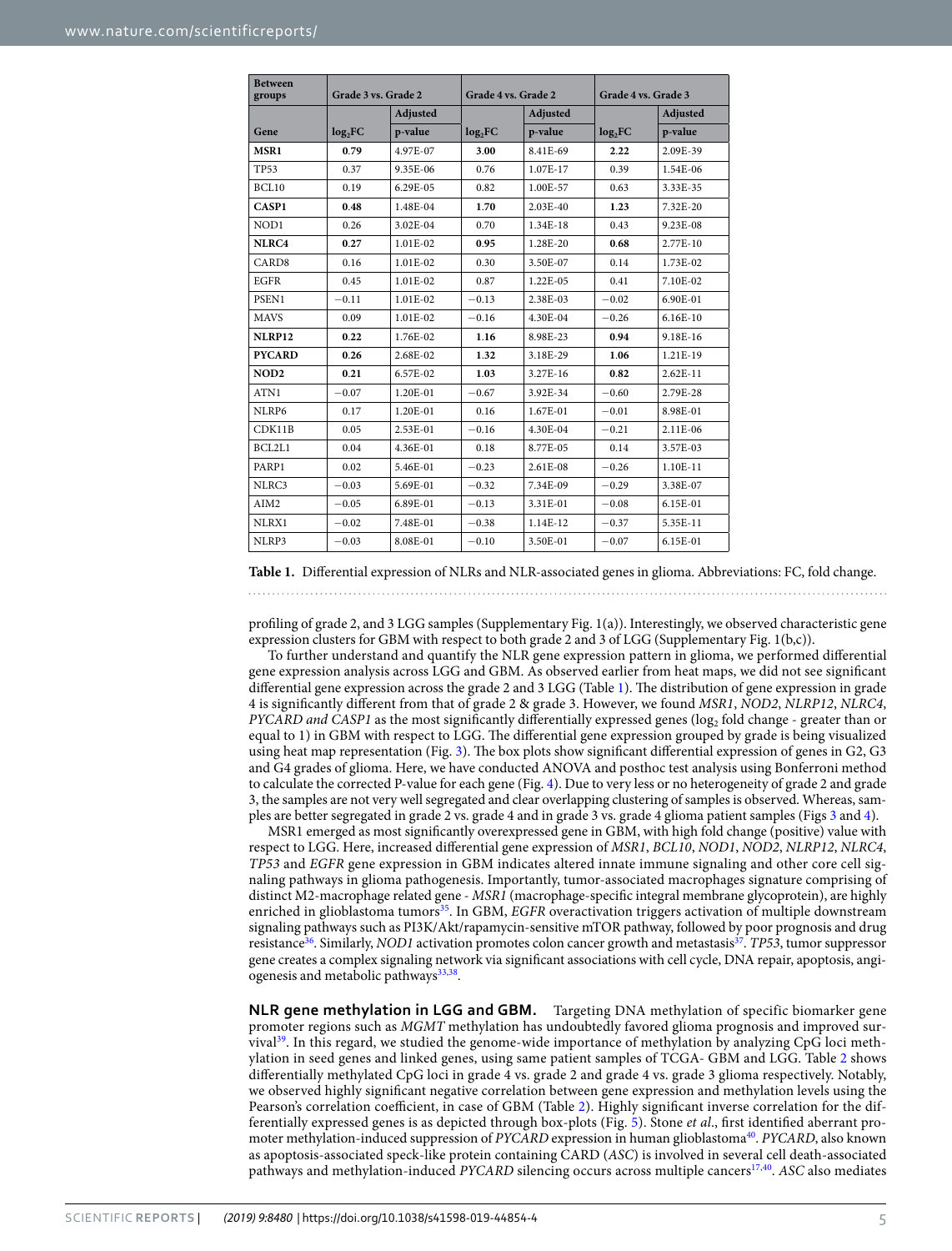

<span id="page-5-0"></span>Figure 3. Heat map clustering representation for most significantly differentially expressed NLR-associated genes in glioma. We have grouped all the glioma samples by glioma grade 2, 3 and 4. Here, G2, G3 and G4 represents grade 2, grade 3, and grade 4 respectively. (**A**) Shows gene expression of most differentially expressed genes, MSR1, NLRC4, NLRP12, NOD2, CASP1 and PYCARD across the grade 2 (orange) & grade 3 (green) of LGG samples. Similarly, panel (**B**,**C**) shows characteristic gene expression clusters between grade 4 (orange) & grade 2 (green) and grade 4 (orange) & grade 3 (green) glioma samples respectively. The segregation of grade 4 glioma from the grade 2 and grade 3 glioma is evident as the resulting heatmaps form expression 'blocks'. Here, relative up-regulated and down-regulated gene expression, are shown in red and blue respectively.



<span id="page-5-1"></span>Figure 4. Differential NLR gene expression in different grades of Glioma. The box plots show average gene expression values for differentially expressed genes, MSR1, CASP1, PYCARD, NLRC4, NOD2 and NLRP12 in LGG – grade 2 & grade and GBM- grade 4 glioma. Here, G2, G3 and G4 represents grade 2, grade 3, and grade 4 respectively. We conducted one-way ANOVA followed by posthoc tests using Bonferroni method, to calculate the corrected P-values for the differentially expressed genes in different grades of glioma.

NLR inflammasome formation upon activation through various PAMPs and DAMPs<sup>[7](#page-10-6)</sup>. Our findings confirm high inverse correlation between ASC expression and methylation levels in case of GBM. Interestingly, we found differential expression and significantly methylated CpG loci for NLRP3 (cg21991396, cg07313373) and CASP1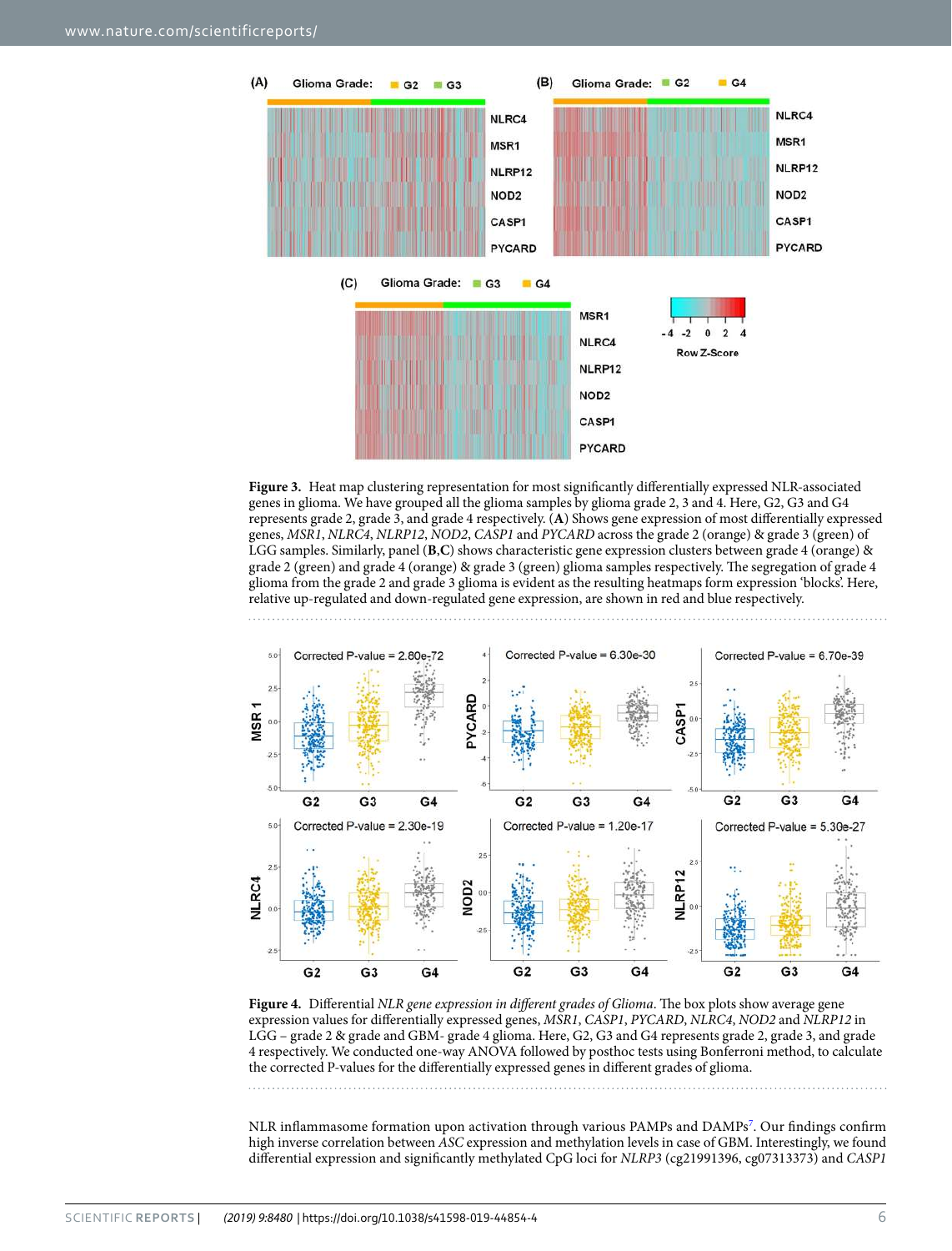<span id="page-6-0"></span>

|                                                                                                                                                                      |            | Grade 4 vs. Grade 2      |                          | Grade 4 vs. Grade 3      |                          |                          | Grade 4              |            |
|----------------------------------------------------------------------------------------------------------------------------------------------------------------------|------------|--------------------------|--------------------------|--------------------------|--------------------------|--------------------------|----------------------|------------|
|                                                                                                                                                                      |            |                          | adjusted                 |                          | adjusted                 | <b>Distance</b>          | correlation          |            |
| Gene                                                                                                                                                                 | CpG loci   | log <sub>2</sub> FC      | p-value                  | log <sub>2</sub> FC      | p-value                  | from TSS                 | coefficient $(\rho)$ | p-value    |
|                                                                                                                                                                      | cg11003133 | $-0.23$                  | 3.96E-56                 | $-0.25$                  | 6.88E-64                 | 256                      | $-0.26$              | 4.42E-02   |
|                                                                                                                                                                      | cg00490406 | $-0.09$                  | 2.29E-25                 | $-0.09$                  | 1.92E-27                 | $-126$                   | $-0.34$              | $6.52E-03$ |
|                                                                                                                                                                      | cg09215316 | $\mathbf{0}$             | 1.36E-02                 | $\mathbf{A}$             |                          | 3                        | $-0.24$              | 5.90E-02   |
|                                                                                                                                                                      | cg11831988 |                          |                          | 0                        | 1.48E-01                 | 53                       | $-0.36$              | 3.74E-03   |
|                                                                                                                                                                      | cg08619561 | $\mathbf{0}$             | 7.40E-07                 | $\overline{\phantom{0}}$ | $\overline{\phantom{0}}$ | 47                       | $-0.24$              | 6.12E-02   |
|                                                                                                                                                                      | cg02457826 | $\overline{\phantom{0}}$ |                          | $\mathbf{0}$             | 4.10E-02                 | $-77$                    | $-0.27$              | 3.05E-02   |
| BCL10                                                                                                                                                                | cg06913958 | $-0.33$                  | 3.15E-53                 | $-0.33$                  | 3.82E-57                 | $-2054$                  | $-0.43$              | 4.76E-04   |
|                                                                                                                                                                      | cg21002651 | $-0.32$                  | 5.56E-47                 | $-0.35$                  | 3.20E-56                 | $-49$                    | $-0.68$              | 1.49E-09   |
| AIM2<br>ATN1<br>BCL2L1<br>CASP1<br>EGFR<br>MSR1<br>NLRC3<br>NLRC4<br>NLRP3<br><b>NLRP12</b><br>NLRX1<br>NOD1<br>NOD <sub>2</sub><br><b>PYCARD</b><br>CDK11B<br>PSEN1 | cg13802966 | $-0.2$                   | 1.28E-42                 | $-0.24$                  | 6.10E-58                 | 6                        | $-0.39$              | 1.94E-03   |
|                                                                                                                                                                      | cg18809076 | $-0.25$                  | 2.35E-23                 | $-0.32$                  | 8.60E-37                 |                          | $-0.76$              | 1.21E-12   |
|                                                                                                                                                                      | cg14344486 | $-0.06$                  | 1.91E-18                 | $-0.07$                  | 2.96E-22                 | $-25141$                 | $-0.81$              | 1.38E-15   |
|                                                                                                                                                                      | cg16303562 | $-0.19$                  | 2.36E-36                 | $-0.2$                   | 3.81E-39                 | $-33$                    | $-0.25$              | 5.12E-02   |
|                                                                                                                                                                      | cg00011564 | $-0.04$                  | 1.70E-12                 | $-0.04$                  | 1.76E-14                 | $-7473$                  | $-0.28$              | 2.66E-02   |
|                                                                                                                                                                      | cg04082551 | $-0.04$                  | 6.82E-08                 | $-0.04$                  | 1.39E-08                 | $-7605$                  | $-0.28$              | 3.05E-02   |
|                                                                                                                                                                      | cg22805603 | $-0.12$                  | 1.35E-29                 | $-0.12$                  | 4.41E-34                 | 46                       | $-0.45$              | 2.67E-04   |
|                                                                                                                                                                      | cg07055315 | $-0.19$                  | 2.27E-17                 | $-0.22$                  | 2.38E-24                 | $-23$                    | $-0.26$              | 4.45E-02   |
|                                                                                                                                                                      | cg07313373 | $-0.23$                  | 2.55E-43                 | $-0.25$                  | 2.52E-49                 | $-326$                   | $-0.36$              | 4.15E-03   |
|                                                                                                                                                                      | cg21991396 | $-0.11$                  | 1.47E-23                 | $-0.12$                  | 2.14E-25                 | 63                       | $-0.35$              | 5.64E-03   |
|                                                                                                                                                                      | cg07042144 | $-0.1$                   | 9.73E-23                 | $-0.11$                  | 4.23E-26                 | 244                      | $-0.6$               | 2.62E-07   |
|                                                                                                                                                                      | cg22337438 | $-0.08$                  | 6.47E-13                 | $-0.08$                  | 3.46E-14                 | 211                      | $-0.66$              | 4.55E-09   |
|                                                                                                                                                                      | cg26863308 | $-0.14$                  | 3.99E-10                 | $-0.18$                  | 6.10E-16                 | 611                      | $-0.44$              | 3.17E-04   |
|                                                                                                                                                                      | cg24516766 | $\overline{\phantom{0}}$ | $\overline{\phantom{0}}$ | $\mathbf{0}$             | 1.68E-01                 | $\overline{\phantom{0}}$ | $-0.57$              | 1.56E-06   |
|                                                                                                                                                                      | cg04071779 | $-0.35$                  | 4.10E-48                 | $-0.38$                  | 4.23E-59                 | 766                      | $-0.35$              | 5.61E-03   |
|                                                                                                                                                                      | cg09579281 | $-0.07$                  | 9.46E-17                 | $-0.08$                  | 1.16E-23                 | 3107                     | $-0.32$              | 1.05E-02   |
|                                                                                                                                                                      | cg16771652 | $-0.1$                   | 1.81E-22                 | $-0.1$                   | 1.02E-26                 | $-664$                   | $-0.6$               | 2.70E-07   |
|                                                                                                                                                                      | cg04172533 | $-0.06$                  | 7.52E-12                 | $-0.07$                  | 1.11E-13                 | $-1441$                  | $-0.68$              | 1.39E-09   |
|                                                                                                                                                                      | cg05907835 | $-0.11$                  | 5.31E-17                 | $-0.11$                  | 1.10E-17                 | $-249$                   | $-0.54$              | 6.28E-06   |
|                                                                                                                                                                      | cg12100791 | $-0.06$                  | 1.30E-10                 | $-0.06$                  | 3.08E-12                 | $-320$                   | $-0.56$              | 1.93E-06   |
|                                                                                                                                                                      | cg21921584 | $-0.03$                  | 1.00E-05                 | $-0.04$                  | 4.81E-08                 | 3891                     | $-0.35$              | 5.23E-03   |
|                                                                                                                                                                      | cg09283376 | 0.01                     | 3.04E-03                 | 0.02                     | 5.56E-05                 | $\qquad \qquad$          | $-0.43$              | 4.83E-04   |
|                                                                                                                                                                      | cg13173405 | $-0.01$                  | 9.07E-02                 |                          |                          | $-191$                   | $-0.39$              | 1.61E-03   |
|                                                                                                                                                                      | cg26376566 | $\overline{\phantom{0}}$ | —                        | $\mathbf{0}$             | 5.11E-02                 |                          | $-0.38$              | 2.36E-03   |

**Table 2.** Differentially methylated CpG loci for NLRs and NLR-associated genes in glioma. Abbreviations: FC, fold change; TSS, transcription start site.  $^{A}$ Denotes  $log_{2}FC$  insignificant.



<span id="page-6-1"></span>**Figure 5.** Negative regulation of NLR gene expression by methylation in Glioma. The box plots show significant inverse correlation between expression of NLRs and NLR-associated genes and differential methylation levels. Here, ρ denotes correlation coefficient calculated by the Pearson's correlation formula.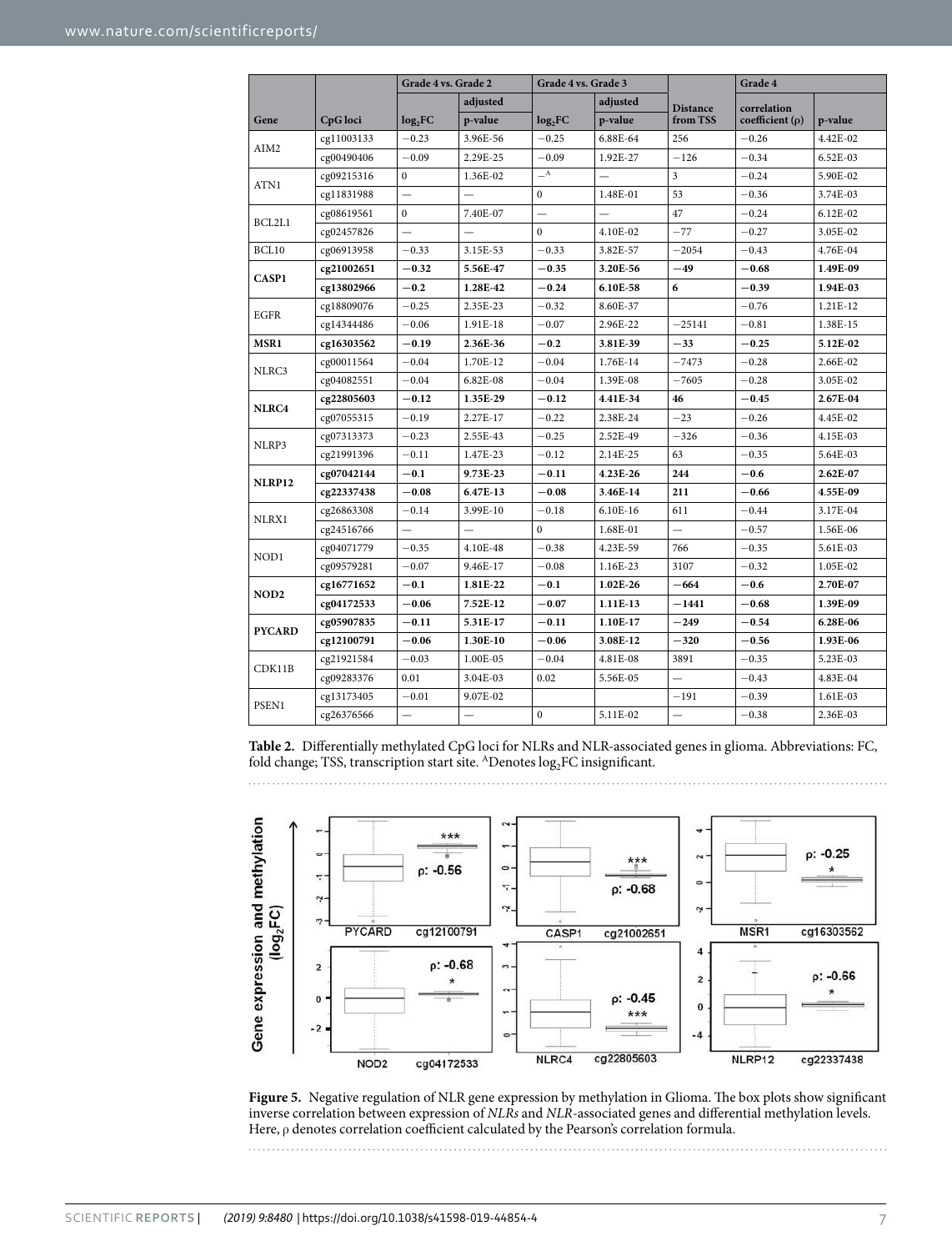

| <b>GENE</b>          | <b>NK</b> | <b>P-value</b> LR |      | ⊺ P-value ⊺ | <b>GENE</b>        | пĸ   | P-value | I LR. | r-value |
|----------------------|-----------|-------------------|------|-------------|--------------------|------|---------|-------|---------|
| $MSR1 - G2$          | 0.37      | 0.03              | 5.67 | 0.02        | $NLRP12 - G4$ 0.65 |      | 0.03    | 4.7   | 0.03    |
| $PYCARD - G2$   0.37 |           | 0.02              | 6.09 | 0.01        | $CASP1 - G3$       | 0.49 | 0.006   | 7.65  | 0.005   |
| $MSR1 - G3$          | 0.62      | 0.05              | 3.65 | 0.05        | $NLRC4 - G3$       | 0.58 | 0.04    | 4.26  | 0.03    |

<span id="page-7-0"></span>**Figure 6.** Kaplan-Meier survival curves of low grade glioma and glioblastoma patients stratified by the expression of NLRs. The survival curves show significant association of NLRs and other related genes with patient survival. Here, G2, G3 and G4 represents grade 2, grade 3, and grade 4 respectively. The table (below) represents hazard ratio (HR) and Likelihood ratio (LR) for most significantly expressed genes in glioma. Here, the P-values indicate level of significance of the HR and LR calculated for the corresponding gene.

(cg21002651, cg13802966) in GBM. Recently, Paugh et al., observed significantly high CASP1 and NLRP3 expression in glucocorticoid resistant leukemia cells, due to significantly lower somatic methylation of same  $C\hat{A}SPI(cg13802966)$  and NLRP3 (cg21991396) promoter regions<sup>[41](#page-11-6)</sup>. We found significant inverse correlation between methylated CpG loci and expression in GBM, for genes - AIM2, CASP1, EGFR, MSR1, NLRC3, NLRC4, NLRP3, NLRP12, NLRX1, NOD1, PYCARD, and CDK11B (Table [2\)](#page-6-0).

**Prognostic value of NLRs and NLR-associated genes in glioma.** Gene expression profiling helped in identifying association of differentially expressed genes with early prognosis and clinical outcome in GBM patients. We used Kaplan-Meier method to assess the prognostic value of the corresponding genes in low grade glioma (LGG) and glioblastoma (GBM). To evaluate the biomarker in several conditions, we selected relevant glioma patient TCGA samples and corresponding clinical information. Patient samples of Grade 2 and 3 LGG were placed into first and second category, and grade 4 GBM into the third category. We calculated patient overall survival (OS) based on gene expression and stratified patients based on death information (Fig. [6](#page-7-0)). For each gene, expression set was divided into two categories based on the median expression value. For all grades, patients (grade 2,  $n = 226$ ; grade 3,  $n = 249$ ; grade 4,  $n = 172$ ) were grouped into high-expression group (black curve) and low-expression group (red curve) for a gene of interest. From Kaplan-Meier survival analyses, we observed that the differentially expressed genes are highly correlated with glioma patient survival. In fact,  $NLRP12$  ( $P < 0.03$ ), PYCARD (P < 0.01), CASP1 (P < 0.005), MSR1 (P < 0.02), NOD1 (P < 0.03) and NLRC4 (P < 0.04) genes significantly separate the two risk groups characterized by differences in their gene expression. It is seen that high expression of these genes leads to poor overall survival of the patients. The above identified genes, NLRP12, PYCARD, CASP1, MSR1, NOD1 and NLRC4 perform specific tumor regulatory roles in cancers<sup>[7](#page-10-6),[42](#page-11-7),[43](#page-11-8)</sup>. MSR1 has been reported to play important regulatory roles in glioma pathology utilizing single cell profiling of human gli-omas<sup>[44](#page-11-9)</sup>. However, the roles of CASP1, NOD1, NLRC4 and NLRP12 are not reported in relation to glioma. Since, majority of grade 4 glioma occur de novo and approximately 70% of the grade 2 and 3 glioma progress into glioblastoma. There is significant need for drugs targeted towards specific glioma grade. The differentially expressed genes show significant association with overall survival of specific glioma grade patients, emerging as promising biomarkers for prognostically significant molecular sub-typing of LGG and GBM. Interestingly, for GBM, NLRP12 significantly separates the two risk groups characterized by differences in their gene expression. We also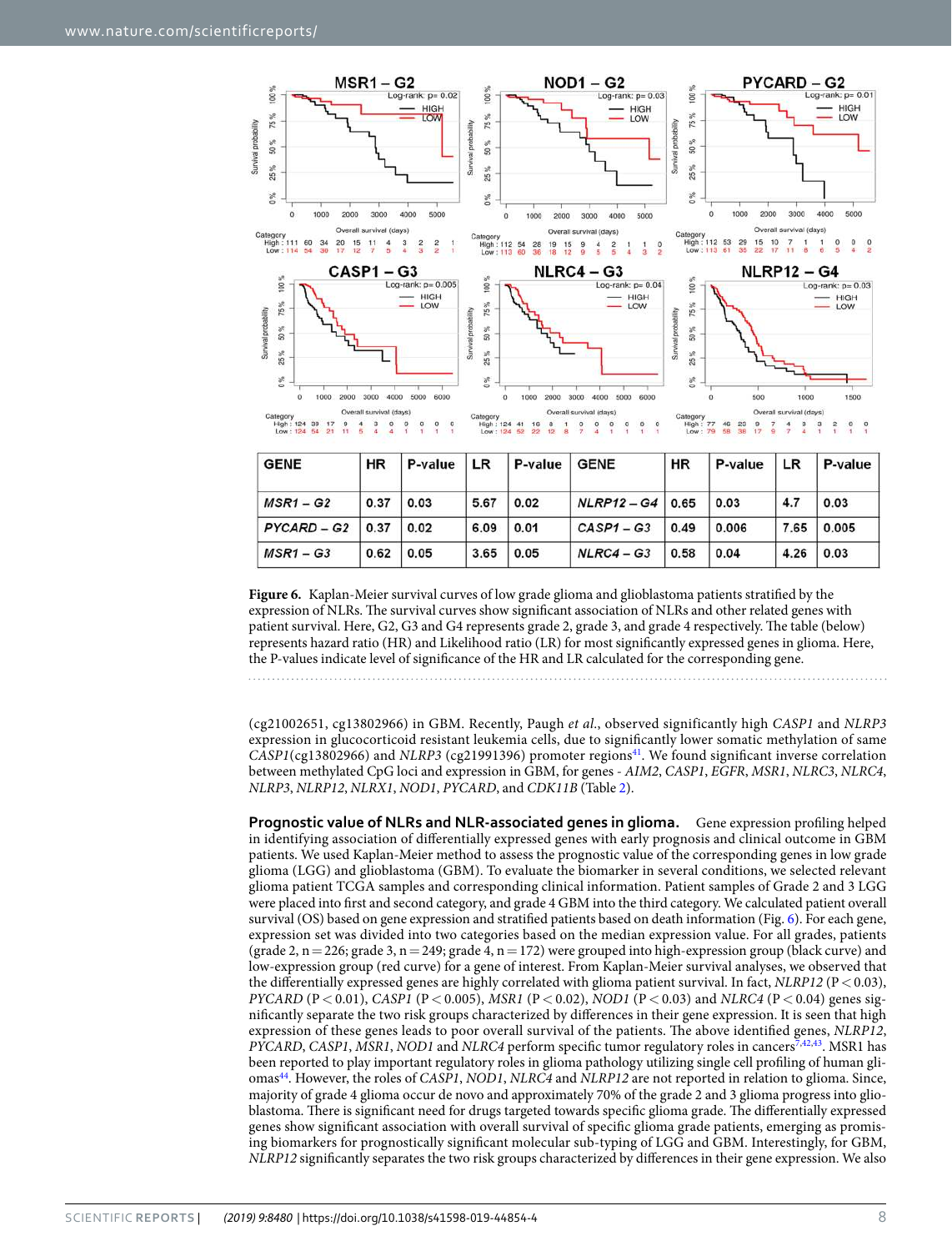identified that ATN1, CARD8, BCL10, EGFR and other genes contribute significantly to low overall survival rate of the grade 3 patients (Supplementary Fig. 2).

To support our findings, we assessed our genes list for survival analyses using additional glioma database, REMBRANDT. Though the impact of CARD8, CASP1, MSR1, PYCARD and PARP1gene expression on overall survival (OS) was statistically significant for LGG, most of the prognostic values were different as compared to the TCGA dataset (Supplementary Fig. 3). The REMBRANDT dataset classifies the glioma samples based on the revised molecular subtyping and WHO classification of CNS tumors<sup>[1](#page-10-0)</sup>. The clinical information shows that the REMBRANDT datasets has heterogeneous sample size and patient population as compared to the TCGA. Next, we have performed pan-cancer analysis for above identified genes using different TCGA cancer datasets-Colon adenocarcinoma, Lung adenocarcinoma, and Head and neck squamous cell carcinoma. We did not find any significant association of these genes with the other cancer types, using the Kaplan-Meier survival analyses (Supplementary Table 2). The results confirm strong association between the above-identified differentially expressed genes and survival outcome is specific to LGG and GBM.

We have further assessed the gene prognostic values using multivariate hazard ratio (HR) and likelihood ratio (LR) analyses using Cox regression model. We have performed Cox regression analysis based on gene expression profiles and stratified patients based on death information (Fig. [6-](#page-7-0) Table). We have observed high HR (greater or equal to 0.5) for NLRC4, CASP1, NLRP12 and MSR1 genes in grade 3 & grade 4 glioma. The LR results also coincide with the HR values obtained for these genes. We have found high LR (greater or equal to 5) for the differentially expressed genes. The P-values obtained for both HR and LR of these genes are low and statistically significant. Therefore, the differentially expressed genes identified in our study may have an increased modulatory effect in glioma pathology. Based on high significance level, we suggest NLRP12 as possible prognostic marker for glioblastoma.

**NLRP12 regulates cellular proliferation** *in vitro* **in GBM.** TCGA provides a comprehensive genome profiling from the whole tissue, thereby neglecting individual cell population effects. However, growing evidence suggests cell and tissue-specific roles of NLR in cancers<sup>[5,](#page-10-4)[12](#page-10-11)</sup>. Therefore, we looked at the expression of differentially expressed genes, ASC/PYCARD, AIM2, and CASP1 under normal and inflammatory conditions in microglia and glioma cells (Supplementary Figs 4–5). BV2, microglia and LN-18 glioma cells are known to secrete various proinflammatory cytokines upon LPS stimulation. The response varies significantly with LPS dose and expo-sure time<sup>45-[49](#page-11-11)</sup>. NLRP12 regulates non-inflammasome and anti-inflammatory signaling by both canonical and non-canonical NF-κB pathway inhibition<sup>[12](#page-10-11)</sup>. Our TCGA glioma findings show significant differential NLRP12 gene regulation and high prognostic value, which motivated us to examine the expression and functional association of NLRP12 with glioma. Using immunofluorescence, we have characterized NLRP12 expression in LN18 glioma and BV2 microglia cell lines (Fig. [7a\)](#page-9-0). To understand the role of NLRP12 in microglia and glioma cell proliferation, we performed colony formation assay utilizing NLRP12 siRNA (Supplementary Fig. 6). Bright field imaging and quantitative analysis of Giemsa-stained microglia shows increased colony formation upon NLRP12 inhibition (Fig. [7b,c](#page-9-0)) while LN18 glioma cell showed reduced proliferation (Fig. [7d\)](#page-9-0). These finding suggest NLRP12 inhibition leads to increased microglial proliferation and reduced glioma cell proliferation in vitro. NLRP12 has been previously shown to control dendritic and myeloid cell migration to affect contact hyper-sensitivity<sup>[50](#page-11-12)</sup>. We tested migration of microglia and glioma cells towards conditioned media from glioma cell or microglia cells derived from Nlrp12 deficient cells. Wild type BV2 microglia showed significantly reduced migration towards Nlrp12 deficient LN18 glioma cell culture supernatants in comparison to conditioned media from scrambled siRNA treated LN18 glioma cell culture supernatants (Fig. [7e\)](#page-9-0). L929 cell supernatant (containing M-CSF) was used as a positive control for migration<sup>[51](#page-11-13)</sup>. The reverse experiment with siNlrp12 treated BV2 conditioned media did not show any effect (Supplementary Fig. 7). Additionally, staining of human glioma and normal brain tissue showed colocalization of NLRP12 with microglia (Fig. [7f](#page-9-0)). These preliminary findings suggests cell specific role of NLRP12 in glioma as indicated by the colony forming assay, immunocytochemistry and immunohistochemistry experiments.

#### **Discussion**

Cancer cells devise elaborate mechanisms to evade immune surveillance and consequent elimination. Immune system subversion is an area of intense focus for classifications of cancers and development of directed cancer therapeutics. The NLR family of receptors have been recognized as important regulators of immunity and inflam-mation<sup>[5](#page-10-4)[,52](#page-11-14)[,53](#page-11-15)</sup>. NLRs are expressed by cells of innate immunity, including monocytes, macrophages, dendritic cells, endothelial cells, and neutrophils, as well as cells of the adaptive immune system<sup>[9](#page-10-8),[10](#page-10-9)</sup>. NLRs have been extensively studied in inflammation-associated colon carcinogenesis. Nlrp3<sup>−/−</sup>, Nlrp6<sup>−/−</sup>, Nlrc4<sup>−/−</sup>, Nlrp1<sup>−/−</sup>, Nlrx1<sup>−/−</sup> and Nlrp12<sup>−</sup>/<sup>−</sup> mice show increased susceptibility to inflammation-induced colorectal cancer as compared to wild-type mice<sup>[17](#page-10-14)</sup>. Given the pivotal role of NLRs in immunity and inflammation, understanding the role of NLRs in cancer allows for development of therapeutic strategies and rational drug design.

Gliomas form a class of recalcitrant, untreatable tumors with high morbidity and mortality. Surgery and radiotherapy in combination with classical alkylating agents such as temozolomide offer little hope from the poor prognosis[54](#page-11-16). There have been some investigations into the prognostic markers for gliomas including Poly (ADP-ribose) polymerase-1 (PARP-1) Val762Ala polymorphism. The subgroup analysis of cancer types revealed that the –762Ala allele was associated with increased risk of gastric, cervical, and lung cancers and a decreased risk of glioma<sup>[55](#page-11-17)</sup>. Wang et al., utilized the overexpression of IL-13R $\alpha$ 2 on glioblastoma to design tumor specific therapeutics. The authors used Pep-1-conjugated PEGylated nanoparticles loaded with paclitaxel (PTX) as an effective drug delivery system through IL-13R $\alpha$ 2 mediated endocytosis in treatment of GBM<sup>[56](#page-11-18)</sup>. Gliomas are infiltrated with immune cells and the contribution of NLR signaling in glioma pathogenesis remains largely unknown. In this study, we have used a multipronged, computational and experimental approach to, (1) mine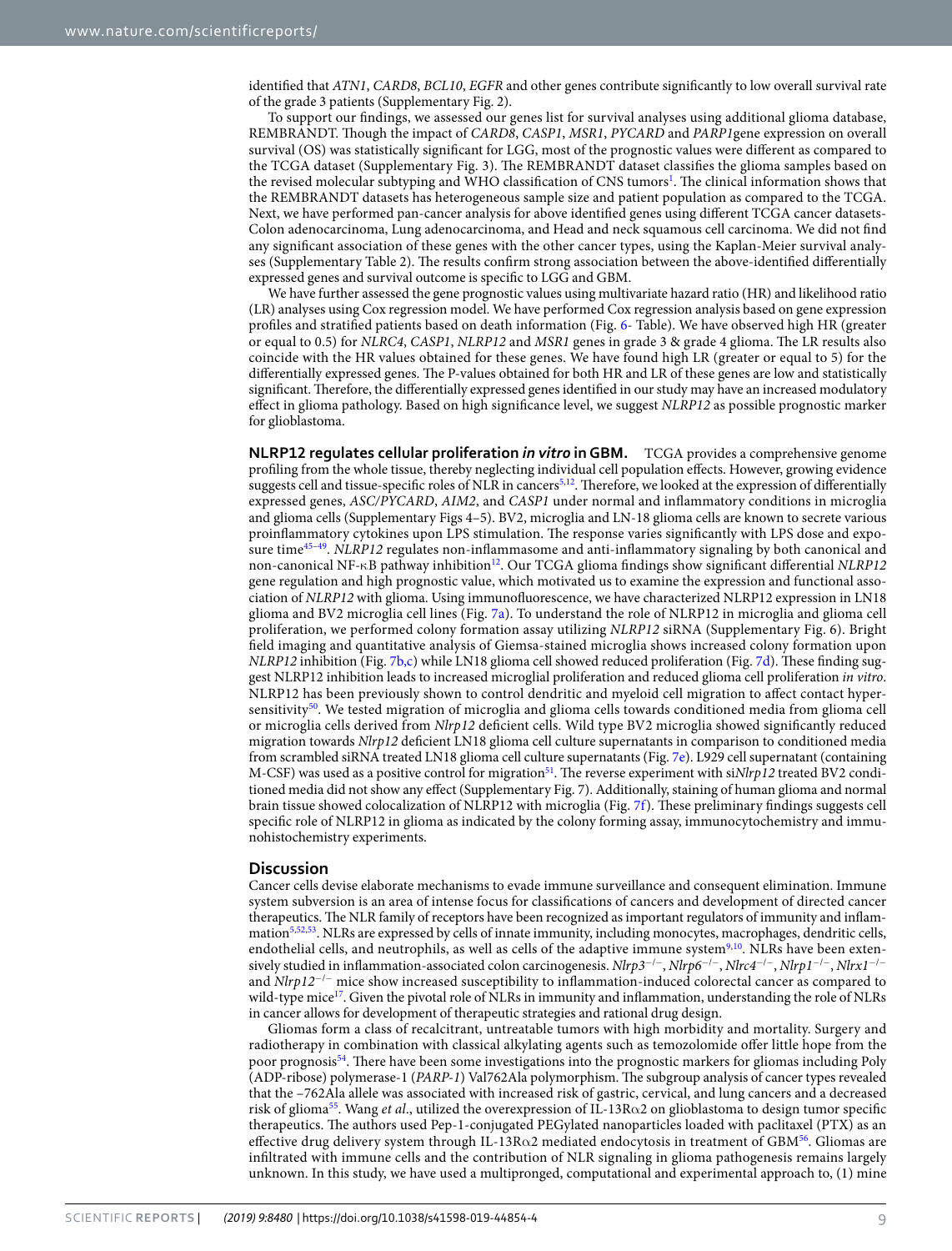

<span id="page-9-0"></span>

LGG and GBM- TCGA data for NLR expression, and (2) methylation-dependent gene regulation in glioma, (3) correlate NLR expression with patient survival, (4) analyze differential expression of NLRs in glioma cell lines, and (5) functionally characterize NLR dependent effects on colony formation, an important characteristic of tumors. Our study identifies NLRP12 as a candidate prognostic marker for glioma progression.

Human NLRP12 is expressed predominantly in cells of myeloid lineage, such as neutrophils, eosinophils, monocytes, macrophages, and immature dendritic cells, and its expression is down-regulated in response to pathogens, pathogen products, and inflammatory cytokines<sup>[21,](#page-10-18)[22](#page-10-19)</sup>. NLRs perform both pro-tumorigenic and anti-tumorigenic cell and tissue-specific roles in cancer<sup>[43](#page-11-8)</sup>. However, the expression and functional significance of NLRs including NLRP12 in glioma remains unknown. Rare mutations in NLRP12, are associated with periodic fevers in humans<sup>[57](#page-11-19)</sup>. Nonsense and splice mutations within human NLRP12 diminish suppression of NF-kB signaling; however, some variants do not exhibit such activity and are associated with modestly enhanced or more rapid inflammasome activation. NLRP12 has been implicated as a negative regulator of the canonical and non-canonical pathways of NF-kB signaling<sup>[58](#page-11-20)</sup>. NLRP12 in hematopoietic progenitor cells, serves as a critical check-point for osteoclast development to limit tumor necrosis factor (TNF)-induced apoptosis<sup>[59](#page-11-21)</sup>. TNF reduces brain tumor growth by enhancing macrophage recruitment and microcyst formation $60$ . This is in line with our results where NLRP12 inhibition in microglia leads to increased colony formation indicative of a tumor like phenotype. Moreover, Nlrp12 deficient glioma cells show lack of growth. The literature for NLRP12 regulation of IL-1beta secretion has been somewhat conflicting. While activated dendritic cells from Nlrp12‐deficient mice displayed normal IL-1β secretion<sup>[50](#page-11-12)</sup>, activated THP-1 cells transduced with NLRP12 small interfering RNA were shown to secrete increased levels of IL-1β<sup>[61](#page-11-23)</sup> and NLRP12 expressed in COS-7L cells was found to activate proIL-1β secre-tion<sup>[62](#page-11-24)</sup>. Also, NLRP12 in colon associated cancer and colitis serves as a negative regulator of the canonical and non- canonical pathways of NF-kB signaling<sup>[58](#page-11-20)</sup>.

NLRP12 is known to exhibit cell and tissue-specific roles in cancer[58,](#page-11-20)[63](#page-11-25)[,64](#page-11-26). NLRP12 protein expression is decreased in colorectal cancer (CRC) tissues compared to the surrounding normal tissue of the CRC patients. NLRP12 down-regulation leads to increased migration, proliferation and drug-resistance capacity of CRC (HCT116) cells in vitro (Pan et al., 2018). Enhanced immune cell infiltration and pro-inflammatory cytokine production leads to prolonged colon inflammation and increased tumorigenesis in the Nlrp12-deficient mice (Zaki et al., 2011). NLRP12 attenuates inflammation through negative regulation of NF-κB and ERK activation in macrophages. NLRP12 signaling in the hematopoietic cells is critical for protection against colon carcinogenesis.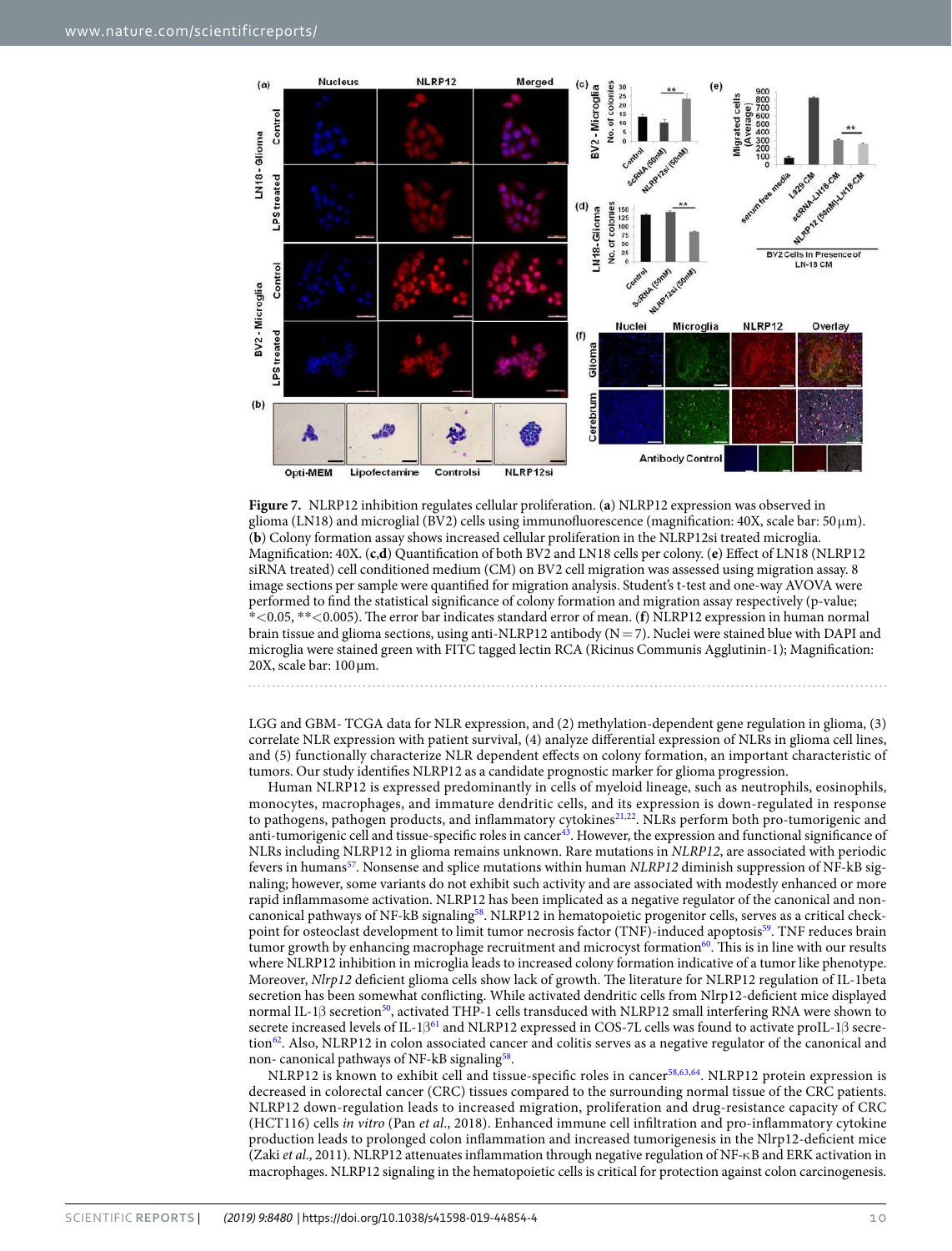NLRP12 also attenuates colon inflammation by regulating gut microbiota<sup>[65](#page-11-27)</sup>. Nlrp12 deficiency decreases microbiome diversity and increased susceptibility to colitis. Study by Karan et al., shows implication of NLRP12 inflammasome in prostate cancer[66](#page-11-28). Contrary to colon cancer, NLRP12 expression is significantly higher in malignant prostate as compared to their adjacent benign tissues. Increased NLRP12 expression associates with the progression of prostate cancer suggesting NLRP12 as potential marker to treat colorectal cancers. These preliminary findings show distinct cell- specific expression and regulation of NLRP12 in multiple cancers. SSFA2, also known as KRAP (Ki-ras-induced actin-interacting protein) shows higher expression in GBM than normal brain tissues. Global gene expression profiling of glioma (U87MG) cells shows, SSFA2 serves as strong activator of the Nlrp12 inflammasome<sup>[67](#page-11-29)</sup>. In line with our results, Zhu et al., also found SSFA2 deletion inhibits glioma cell proliferation and increased cancer cell apoptosis. Our study merits further investigations in vivo models of glioma initiation and progression to further tease the relative contribution of NLRP12 at a cellular and molecular level in the heterogeneous population of glioma.

#### **Data Availablility**

The TCGA glioma datasets analysed are freely accessible and available for download through the cBioPortal platform for cancer genomics [\(http://www.cbioportal.org/\)](http://www.cbioportal.org/). The datasets analysed during the current study are also available from the corresponding author on reasonable request.

#### **References**

- <span id="page-10-0"></span> 1. Louis, D. N. et al. The 2016 World Health Organization classification of tumors of the central nervous system: a summary. Acta neuropathologica **131**, 803–820 (2016).
- <span id="page-10-1"></span> 2. Stupp, R. et al. Radiotherapy plus concomitant and adjuvant temozolomide for glioblastoma. New England Journal of Medicine **352**, 987–996 (2005).
- <span id="page-10-2"></span>3. Iacob, G. & Dinca, E. B. Current data and strategy in glioblastoma multiforme. Journal of medicine and life **2**, 386 (2009).
- <span id="page-10-3"></span> 4. Carvalho da Fonseca, A. C. & Badie, B. Microglia and macrophages in malignant gliomas: recent discoveries and implications for promising therapies. Clinical and Developmental Immunology (2013).
- <span id="page-10-4"></span>5. Zhu, H. & Cao, X. NLR members in inflammation-associated carcinogenesis. Cellular & Molecular Immunology **14**, 403 (2017).
- <span id="page-10-5"></span> 6. Sharma, N. & Jha, S. NLRC3 mediated PI3K-mTOR inhibition takes a toll on colon cancer. Translational Cancer Research, S296–S300 (2017).
- <span id="page-10-6"></span> 7. Davis, B. K., Wen, H. & Ting, J. P. The inflammasome NLRs in immunity, inflammation, and associated diseases. Annu Rev Immunol **29**, 707–735 (2011).
- <span id="page-10-7"></span> 8. Guo, H., Callaway, J. B. & Ting, J. P. Inflammasomes: mechanism of action, role in disease, and therapeutics. Nature Medicine **21**, 677–687 (2015).
- <span id="page-10-8"></span> 9. Newton, K. & Dixit, V. M. Signaling in innate immunity and inflammation. Cold Spring Harbor perspectives in biology **4**, a006049 (2012).
- <span id="page-10-9"></span>10. Takeuchi, O. & Akira, S. Pattern recognition receptors and inflammation. cell **140**, 805–820 (2010).
- <span id="page-10-10"></span> 11. Hoffman, H. M., Mueller, J. L., Broide, D. H., Wanderer, A. A. & Kolodner, R. D. Mutation of a new gene encoding a putative pyrinlike protein causes familial cold autoinflammatory syndrome and Muckle-Wells syndrome. Nat Genet **29**, 301–305 (2001).
- <span id="page-10-11"></span> 12. Chen, G. Y. Role of Nlrp6 and Nlrp12 in the maintenance of intestinal homeostasis. European Journal of Immunology **44**, 321–327 (2014).
- <span id="page-10-12"></span>13. Liu, R. et al. Expression profile of innate immune receptors, NLRs and AIM2, in human colorectal cancer: correlation with cancer stages and inflammasome components. Oncotarget (2015).
- <span id="page-10-13"></span> 14. Tarassishin, L., Casper, D. & Lee, S. C. Aberrant Expression of Interleukin-1β and Inflammasome Activation in Human Malignant Gliomas. PloS one **9**, e103432 (2014).
- 15. Li, L. & Liu, Y. Aging-related gene signature regulated by Nlrp3 predicts glioma progression. American journal of cancer research **5**, 442 (2015).
- 16. Tricarico, P. M., Epate, A., Celsi, F. & Crovella, S. Alendronate treatment induces IL-1B expression and apoptosis in glioblastoma cell line. Inflammopharmacology **26**, 285–290 (2018).
- <span id="page-10-14"></span>17. Sharma, N. & Jha, S. NLR-regulated pathways in cancer: opportunities and obstacles for therapeutic interventions. Cellular and Molecular Life Sciences, 1–24 (2015).
- <span id="page-10-15"></span> 18. Wang, L. et al. PYPAF7, a novel PYRIN-containing Apaf1-like protein that regulates activation of NF-κB and caspase-1-dependent cytokine processing. Journal of Biological Chemistry **277**, 29874–29880 (2002).
- <span id="page-10-16"></span> 19. Pinheiro, A. S., Eibl, C., Ekman-Vural, Z., Schwarzenbacher, R. & Peti, W. The NLRP12 Pyrin Domain: Structure, Dynamics, and Functional Insights. Journal of Molecular Biology **413**, 790–803 (2011).
- <span id="page-10-17"></span>20. Ye, Z. et al. ATP binding by monarch-1/NLRP12 is critical for its inhibitory function. Mol Cell Biol **28**, 1841–1850 (2008).
- <span id="page-10-18"></span>21. Tuncer, S., Fiorillo, M. T. & Sorrentino, R. The multifaceted nature of NLRP12. Journal of Leukocyte Biology **96**, 991–1000 (2014).
- <span id="page-10-19"></span> 22. Wu, M.-F., Chen, S.-T. & Hsieh, S.-L. Distinct regulation of dengue virus-induced inflammasome activation in humanmacrophage subsets. Journal of biomedical science **20**, 36 (2013).
- <span id="page-10-20"></span>23. Cerami, E. et al. The cBio cancer genomics portal: an open platform for exploring multidimensional cancer genomics data. Cancer discovery **2**, 401–404 (2012).
- <span id="page-10-21"></span>24. Gao, J. et al. Integrative analysis of complex cancer genomics and clinical profiles using the cBioPortal. Science signaling **6**, pl1 (2013).
- <span id="page-10-22"></span> 25. Jha, S. et al. The inflammasome sensor, NLRP3, regulates CNS inflammation and demyelination via caspase-1 and interleukin-18. The Journal of Neuroscience **30**, 15811–15820 (2010).
- <span id="page-10-23"></span>26. Schneider, C. A., Rasband, W. S. & Eliceiri, K. W. NIH Image to ImageJ: 25 years of image analysis. Nat Methods **9**, 671–675 (2012).
- <span id="page-10-24"></span> 27. McLendon, R. et al. Comprehensive genomic characterization defines human glioblastoma genes and core pathways. Nature **455**, 1061–1068 (2008).
- <span id="page-10-25"></span>28. Shannon, P. et al. Cytoscape: a software environment for integrated models of biomolecular interaction networks. Genome research **13**, 2498–2504 (2003).
- <span id="page-10-26"></span>29. Underhill, C., Toulmonde, M. & Bonnefoi, H. A review of PARP inhibitors: from bench to bedside. Annals of Oncology **22**, 268–279 (2010).
- 30. Ismail, I. H., Dronyk, A., Hu, X., Hendzel, M. J. & Shaw, A. R. BCL10 is recruited to sites of DNA damage to facilitate DNA doublestrand break repair. Cell cycle **15**, 84–94 (2016).
- <span id="page-10-27"></span> 31. von Kampen, O. et al. Caspase Recruitment Domain-containing Protein 8 (CARD8) Negatively Regulates NOD2-mediated Signaling. Journal of Biological Chemistry **285**, 19921–19926 (2010).
- <span id="page-10-28"></span> 32. Herbst, R. S. Review of epidermal growth factor receptor biology. International Journal of Radiation Oncology*\** Biology*\** Physics **59**, S21-S26 (2004).
- <span id="page-10-29"></span>33. Olivier, M., Hollstein, M. & Hainaut, P. TP53 mutations in human cancers: origins, consequences, and clinical use. Cold Spring Harbor perspectives in biology **2**, a001008 (2010).
- <span id="page-10-30"></span>34. Ohgaki, H. & Kleihues, P. Genetic alterations and signaling pathways in the evolution of gliomas. Cancer science **100**, 2235–2241 (2009).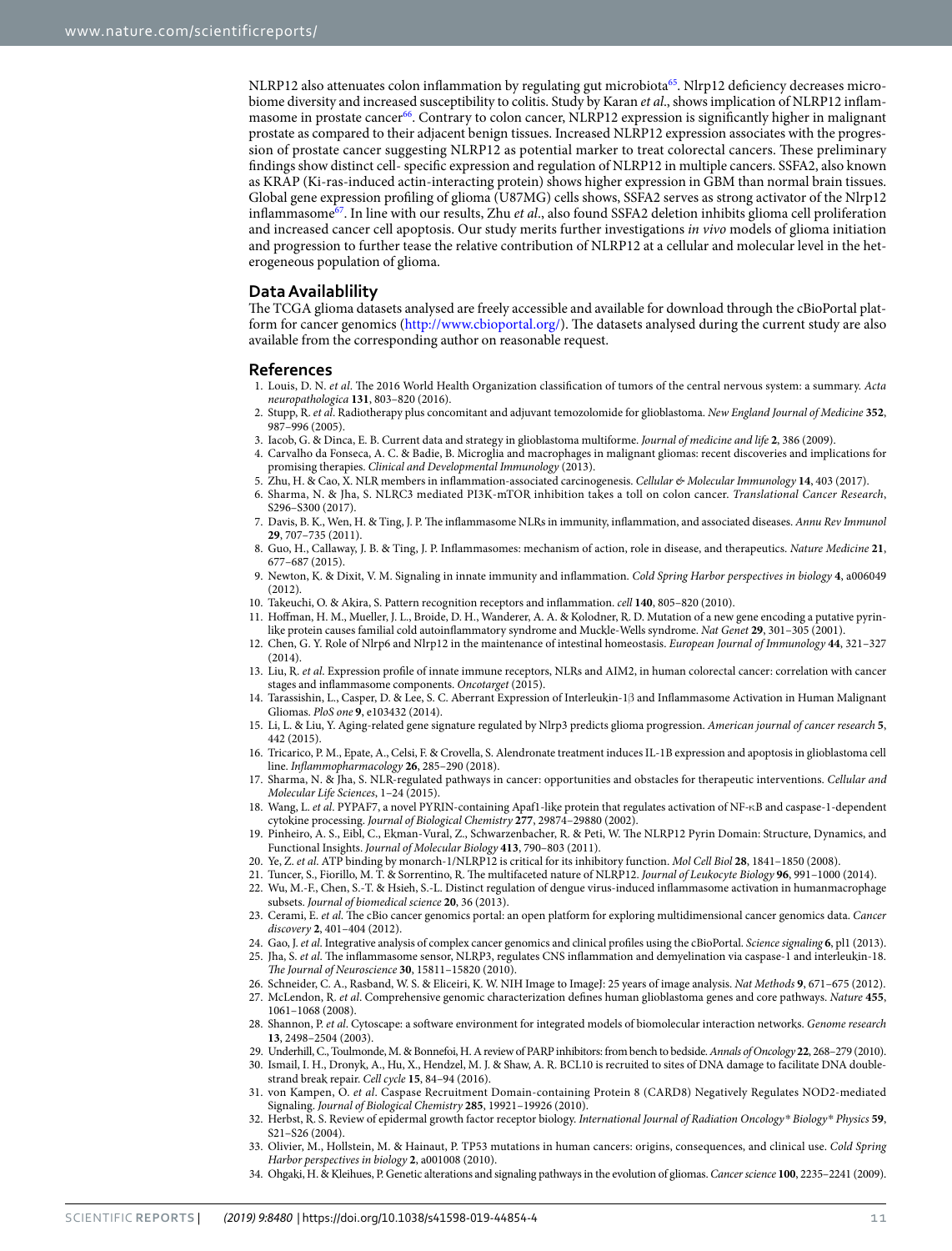- <span id="page-11-0"></span> 35. Zhang, H. et al. Class A1 scavenger receptor modulates glioma progression by regulating M2-like tumor-associated macrophage polarization. Oncotarget **7**, 50099 (2016).
- <span id="page-11-1"></span>36. Li, X. et al. PI3K/Akt/mTOR signaling pathway and targeted therapy for glioblastoma. Oncotarget **7**, 33440 (2016).
- <span id="page-11-2"></span>37. Couturier-Maillard, A. et al. NOD2-mediated dysbiosis predisposes mice to transmissible colitis and colorectal cancer. The Journal of clinical investigation **123**, 700 (2013).
- <span id="page-11-3"></span> 38. Lane, D. & Levine, A. p53 Research: the past thirty years and the next thirty years. Cold Spring Harbor perspectives in biology **2**, a000893 (2010).
- <span id="page-11-4"></span>39. Dunn, J. et al. Extent of MGMT promoter methylation correlates with outcome in glioblastomas given temozolomide and radiotherapy. British journal of cancer **101**, 124–131 (2009).
- <span id="page-11-5"></span>40. Stone, A. R. et al. Aberrant methylation and down-regulation of TMS1/ASC in human glioblastoma. The American journal of pathology **165**, 1151–1161 (2004).
- <span id="page-11-6"></span>41. Paugh, S. W. et al. NALP3 inflammasome upregulation and CASP1 cleavage of the glucocorticoid receptor cause glucocorticoid resistance in leukemia cells. Nature genetics **47**, 607–614 (2015).
- <span id="page-11-7"></span>42. Allen, I. C. Non-Inflammasome Forming NLRs in Inflammation and Tumorigenesis. Frontiers in Immunology **5** (2014).
- <span id="page-11-8"></span>43. Janowski, A. M., Kolb, R., Zhang, W. & Sutterwala, F. S. Beneficial and detrimental roles of NLRs in carcinogenesis. NLR-protein functions in immunity **20**, 105 (2015).
- <span id="page-11-9"></span> 44. Müller, S. et al. Single-cell profiling of human gliomas reveals macrophage ontogeny as a basis for regional differences in macrophage activation in the tumor microenvironment. Genome biology **18**, 234 (2017).
- <span id="page-11-10"></span> 45. Anton, K. & Glod, J. An orchestrated response to tumor signals by macrophages and mesenchymal stem cells potentiates interleukin-6 secretion in glioblastoma. Cell death in therapy **1** (2014).
- 46. Wybranska, I. et al. Apoptosis-related gene expression in glioblastoma (LN-18) and medulloblastoma (Daoy) cell lines. Human cell **26**, 137–148 (2013).
- 47. Mueller, A. M., Yoon, B. H. & Sadiq, S. A. Inhibition of hyaluronan (HA) synthesis protects against CNS autoimmunity and increases CXCL12 expression in the inflamed CNS. Journal of Biological Chemistry, jbc. M114. 559583 (2014).
- 48. Dai, X.-j. et al. Activation of BV2 microglia by lipopolysaccharide triggers an inflammatory reaction in PC12 cell apoptosis through a toll-like receptor 4-dependent pathway. Cell Stress and Chaperones **20**, 321–331 (2015).
- <span id="page-11-11"></span>49. Bussi, C. et al. Autophagy down regulates pro-inflammatory mediators in BV2 microglial cells and rescues both LPS and alphasynuclein induced neuronal cell death. Scientific reports **7**, 43153 (2017).
- <span id="page-11-12"></span>50. Arthur, J. C. et al. Cutting edge: NLRP12 controls dendritic and myeloid cell migration to affect contact hypersensitivity. J Immunol **185**, 4515–4519 (2010).
- <span id="page-11-13"></span> 51. Däbritz, J. et al. Reprogramming of monocytes by GM-CSF contributes to regulatory immune functions during intestinal inflammation. The Journal of Immunology **194**, 2424–2438 (2015).
- <span id="page-11-14"></span>52. Karki, R. et al. NLRC3 is an inhibitory sensor of PI3K–mTOR pathways in cancer. Nature (2016).
- <span id="page-11-15"></span>53. Conti, B. J. et al. CATERPILLER 16.2 (CLR16.2), a novel NBD/LRR family member that negatively regulates T cell function. The Journal of biological chemistry **280**, 18375–18385 (2005).
- <span id="page-11-16"></span>54. Huang, J. et al. Immune Checkpoint in Glioblastoma: Promising and Challenging. Frontiers in Pharmacology **8** (2017).
- <span id="page-11-17"></span> 55. Qin, Q. et al. PARP-1 Val762Ala polymorphism and risk of cancer: a meta-analysis based on 39 case-control studies. PloS one **9**, e98022 (2014).
- <span id="page-11-18"></span> 56. Wang, B. et al. Improved anti-glioblastoma efficacy by IL-13Rα2 mediated copolymer nanoparticles loaded with paclitaxel. Scientific reports **5**, 16589 (2015).
- <span id="page-11-19"></span>57. Borghini, S. et al. Clinical presentation and pathogenesis of cold-induced autoinflammatory disease in a family with recurrence of an NLRP12 mutation. Arthritis &. Rheumatology **63**, 830–839 (2011).
- <span id="page-11-20"></span> 58. Allen, I. C. et al. NLRP12 Suppresses Colon Inflammation and Tumorigenesis through the Negative Regulation of Noncanonical NF-κB Signaling. Immunity **36**, 742–754 (2012).
- <span id="page-11-21"></span> 59. Linz, B. M. et al. Innate Immune Cell Recovery Is Positively Regulated by NLRP12 during Emergency Hematopoiesis. The Journal of Immunology **198**, 2426–2433 (2017).
- <span id="page-11-22"></span> 60. Villeneuve, J., Tremblay, P. & Vallières, L. Tumor necrosis factor reduces brain tumor growth by enhancing macrophage recruitment and microcyst formation. Cancer research **65**, 3928–3936 (2005).
- <span id="page-11-23"></span> 61. Williams, K. L. et al. The CATERPILLER protein monarch-1 is an antagonist of toll-like receptor-, tumor necrosis factor alpha-, and Mycobacterium tuberculosis-induced pro-inflammatory signals. The Journal of biological chemistry **280**, 39914–39924 (2005).
- <span id="page-11-24"></span> 62. Wang, L. et al. PYPAF7, a Novel PYRIN-containing Apaf1-like Protein That Regulates Activation of NF-kappa B and Caspase-1 dependent Cytokine Processing. Journal of Biological Chemistry **277**, 29874–29880 (2002).
- <span id="page-11-26"></span><span id="page-11-25"></span> 63. Zaki, M. H. et al. The NOD-Like Receptor NLRP12 Attenuates Colon Inflammation and Tumorigenesis. Cancer Cell **20**, 649–660 (2011). 64. Zaki, M. H., Man, S. M., Vogel, P., Lamkanfi, M. & Kanneganti, T. D. Salmonella exploits NLRP12-dependent innate immune
- signaling to suppress host defenses during infection. Proceedings of the National Academy of Sciences **111**, 385–390 (2013). 65. Chen, L. et al. NLRP12 attenuates colon inflammation by maintaining colonic microbial diversity and promoting protective
- <span id="page-11-27"></span>commensal bacterial growth. Nature immunology **18**, 541 (2017).
- <span id="page-11-28"></span> 66. Karan, D., Tawfik, O. & Dubey, S. Expression analysis of inflammasome sensors and implication of NLRP12 inflammasome in prostate cancer. Scientific reports **7**, 4378 (2017).
- <span id="page-11-29"></span> 67. Zhu, A. et al. Molecular mechanism of SSFA2 deletion inhibiting cell proliferation and promoting cell apoptosis in glioma. Pathology-Research and Practice **215**, 600–606 (2019).

#### **Acknowledgements**

The results are based upon data generated by the TCGA Research Network: <http://cancergenome.nih.gov/>. Dr Jha's laboratory was established with institutional grants from the Indian Institute of Technology, Jodhpur. The research is funded by grants from the Department of Science and Technology (Young scientist scheme, SB/YS/ LS-282/2013), and Department of Biotechnology (BT/PR12831/MED/30/1489/2015), Government of India. The human brain tissue sections were obtained from the All India Institute of Medical Sciences (AIIMS) Jodhpur and Tata Memorial Hospital, Tata Memorial Centre, Mumbai, Maharashtra, India.

#### **Author Contributions**

N.S. performed data extraction, formal data analysis and experiment design, preparation of initial manuscript draft and editing. S.S. performed NLRP12 siRNA colony formation assay in LN18 glioma cells. S. Singh and V.S. performed IHC for NLRP12. V.S. and S.A. were blinded readers for colony formation assay. I.A. performed western blot assays, S.P. performed formal data analysis including statistics and manuscript writing. S.E. performed processing, histological analysis and pathological grading of human glioblastoma tissue sections. S.J. conceptualized the study, designed experiments, wrote initial draft, edited and reviewed the manuscript. All authors reviewed the manuscript.